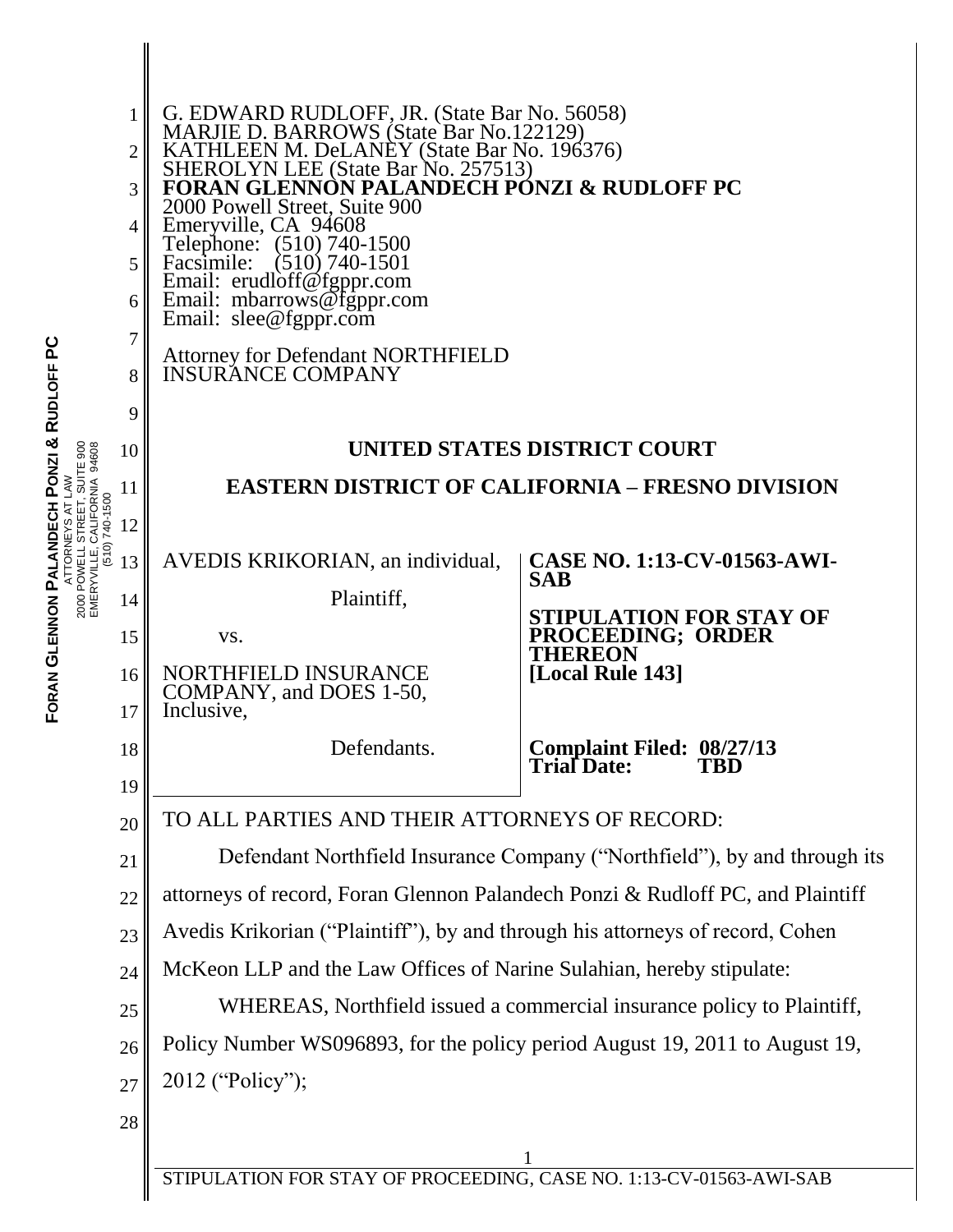1

2

7

8

9

10

11

12

EMERYVILLE, CALIFORNIA 94608 (510) 740-1500

13

14

15

3 4 5 6 WHEREAS, pursuant to the "Appraisal" conditions of the Policy, if the parties disagree on the value of the property, the amount of net income and operating expense, or the amount of the loss, the parties may submit the dispute to appraisal, an alternative dispute resolution process, to determine the value of the property, the amount of net income and operating expense, or the amount of the loss;

WHEREAS, the parties disagree on the amount of Plaintiff's loss under the Policy;

WHEREAS, Plaintiff filed an action against Northfield in the Superior Court of California, County of Fresno, Case No. 13 CE CG 02680 ("Complaint"), for breach of contract and breach of the implied covenant of good faith and fair dealing;

WHEREAS, Northfield timely filed an Answer to the Complaint in the Superior Court of California, County of Fresno, on September 25, 2013;

WHEREAS, Northfield timely removed the state court action to this Court on September 26, 2013, under Case No. 1:13-CV-01563-AWI-SAB;

16 17 18 WHEREAS, this Court issued an Order Setting Mandatory Scheduling Conference, setting forth the scheduling conference and other deadlines, on September 27, 2013;

19 20 21 WHEREAS Northfield requested that any dispute over the value of the loss be subject to the Policy's Appraisal condition, and Krikorian accepted Northfield's request;

22 23 WHEREAS, Plaintiff and Northfield agree to stay this Action until the completion of the appraisal process;

24 25 WHEREAS, this Court has the inherent power to control its own calendar; and

26 27 28 WHEREAS, a stay of proceedings would permit the parties to engage in an alternative dispute resolution process and would serve judicial economy and efficiency;

STIPULATION FOR STAY OF PROCEEDING, CASE NO. 1:13-CV-01563-AWI-SAB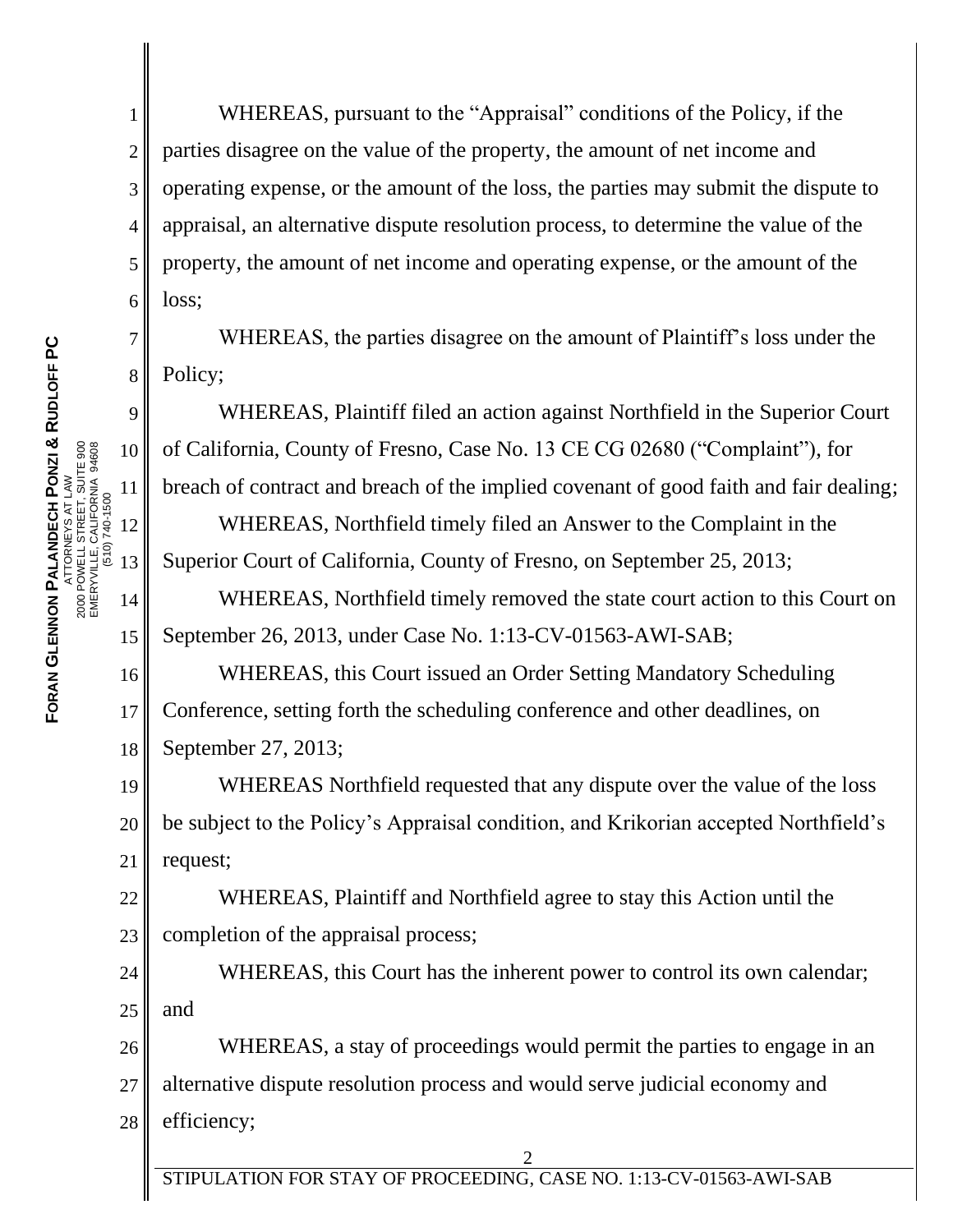|                                                                                                                   | 1                                                                  | NOW THEREFORE, the parties stipulate to stay this Action until the |                                                                                                                             |  |
|-------------------------------------------------------------------------------------------------------------------|--------------------------------------------------------------------|--------------------------------------------------------------------|-----------------------------------------------------------------------------------------------------------------------------|--|
|                                                                                                                   | $\overline{c}$                                                     | completion of the appraisal process.                               |                                                                                                                             |  |
|                                                                                                                   | 3                                                                  |                                                                    |                                                                                                                             |  |
|                                                                                                                   | 4                                                                  | DATED: November 14, 2013                                           | FORAN GLENNON PALANDECH<br><b>PONZI &amp; RUDLOFF PC</b>                                                                    |  |
|                                                                                                                   | 5                                                                  |                                                                    |                                                                                                                             |  |
|                                                                                                                   | 6                                                                  |                                                                    |                                                                                                                             |  |
|                                                                                                                   | 7                                                                  |                                                                    |                                                                                                                             |  |
|                                                                                                                   | 8                                                                  |                                                                    | By: <u>/s/ G. Edward Rudloff, Jr.</u><br>G. Edward Rudloff, Jr.<br>Marjie D. Barrows<br>Kathleen M. DeLaney<br>Sherolyn Lee |  |
|                                                                                                                   | 9                                                                  |                                                                    |                                                                                                                             |  |
| ATTORNEYS AT LAW<br>2000 POWELL STREET, SUITE 900<br>EMERYVILLE, CALIFORNIA 94608<br>EMERYVILLE, CALIFORNIA 94608 | 10                                                                 |                                                                    | <b>Attorneys for Defendant NORTHFIELD<br/>INSURANCE COMPANY</b>                                                             |  |
|                                                                                                                   | 11                                                                 |                                                                    |                                                                                                                             |  |
|                                                                                                                   | 12                                                                 | DATED: November 14, 2013                                           | <b>COHEN McKEON LLP</b>                                                                                                     |  |
|                                                                                                                   | 13                                                                 |                                                                    |                                                                                                                             |  |
|                                                                                                                   | 14                                                                 |                                                                    | By: <u>/s/ Heather M. McKeon</u><br>Michael L. Cohen<br>Heather M. McKeon                                                   |  |
|                                                                                                                   | 15                                                                 |                                                                    | Brian L. Poulter                                                                                                            |  |
|                                                                                                                   | 16                                                                 | DATED: November 14, 2013                                           | <b>Attorneys for Plaintiff AVEDIS<br/>KRIKORIAN</b>                                                                         |  |
|                                                                                                                   | 17                                                                 |                                                                    |                                                                                                                             |  |
|                                                                                                                   | 18                                                                 |                                                                    | <b>LAW OFFICES OF NARINE SULAHIAN</b>                                                                                       |  |
|                                                                                                                   | 19                                                                 |                                                                    |                                                                                                                             |  |
|                                                                                                                   | 20<br>21                                                           |                                                                    | By: <u>/s/ Narine Sulahian</u><br>Narine Sulahian                                                                           |  |
|                                                                                                                   | 22                                                                 |                                                                    | <b>Attorneys for Plaintiff AVEDIS<br/>KRIKORIAN</b>                                                                         |  |
|                                                                                                                   | 23                                                                 |                                                                    |                                                                                                                             |  |
|                                                                                                                   | 24                                                                 |                                                                    |                                                                                                                             |  |
|                                                                                                                   | 25                                                                 |                                                                    |                                                                                                                             |  |
|                                                                                                                   | 26                                                                 |                                                                    |                                                                                                                             |  |
|                                                                                                                   | 27                                                                 |                                                                    |                                                                                                                             |  |
|                                                                                                                   | 28                                                                 |                                                                    |                                                                                                                             |  |
|                                                                                                                   |                                                                    |                                                                    | 3                                                                                                                           |  |
|                                                                                                                   | STIPULATION FOR STAY OF PROCEEDING, CASE NO. 1:13-CV-01563-AWI-SAB |                                                                    |                                                                                                                             |  |

**FORAN** 

**GLENNON** 

**PALANDECH** 

**PONZI &**

**RUDLOFF PC**